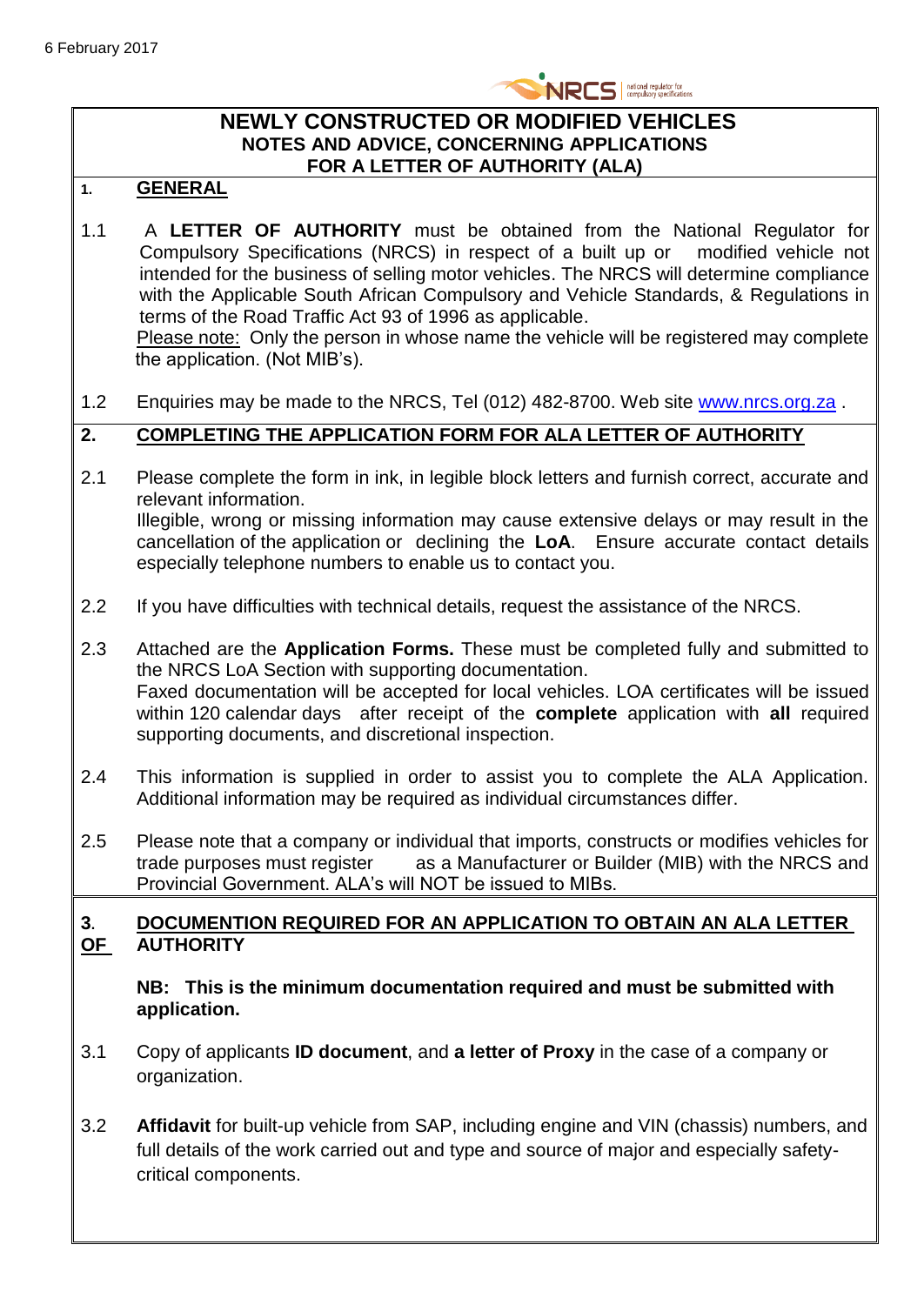- 3.3 Request for Police identification **RPI** or **Police Clearance**.
- 3.4 Road Worthy Certificate **RWC –** and **Inspection Report** from the RWC test station.
- 3.5 Weigh Bridge Certificate-**WBC.**
- 3.6 On trailers above 750 kg and all heavy vehicles a static or dynamic **Brake Report** must be submitted together with the application. The NRCS will advise the applicant if a dynamic test is required, consisting of the following:
	- a) Braking capability per wheel
	- b) Difference per wheel
	- c) Speed of roller
- 3.7 At least two (3) photographs of vehicle showing the full rear, side and front views.
- 3.8 **Proof of Payment** as per Government Gazette 13 July 2000. Payment R1800

**NB: Application and ALA must be fully completed and all documentation attached. The LoA will not be processed without this.**

- 3.9 Please find attached the Banking details.
- 3.10 A copy of the **Deposit slip** must be included with the Application.
- 3.11 The ALA document is an original Certificate and cannot be faxed to the applicant.

#### **3.12 Issue of an ALA is subject to discretionary inspection by the NRCS, either at NRCS premises or those of the customer.**

#### **3.9Submission of ALA applications:**

Applications for ALA may be submitted to the following NRCS personnel according to the alphabetic allocation. The first letter of the applicant`s surname or company name whichever is applicable, denotes the designated NRCS contact person.

- **A. Sifiso:** LOA 2, LOA 3, exemption letters, diplomats & donations *E -mail: phakatsz@ nrcs.org.za*;
- B. **Charlotte:** D , E , F , M , O , P , Q ,T & U *Email: [makouck@](mailto:-makouck@sabs.co.za) nrcs.org.za*;
- C. **Vuyo:** I, J , K , L , R , S, V & W *E- mail***:** *ngelene@ nrcs.org.za;*
- D. **Rosina**: A , B , C , G , H , N , X , Y & Z *E-mail*: *[maponyrm@nrcs.org.za](mailto:maponyrm@nrcs.org.za)*

 **All LOA general queries contact NRCS call centre at +27 12 482 8700**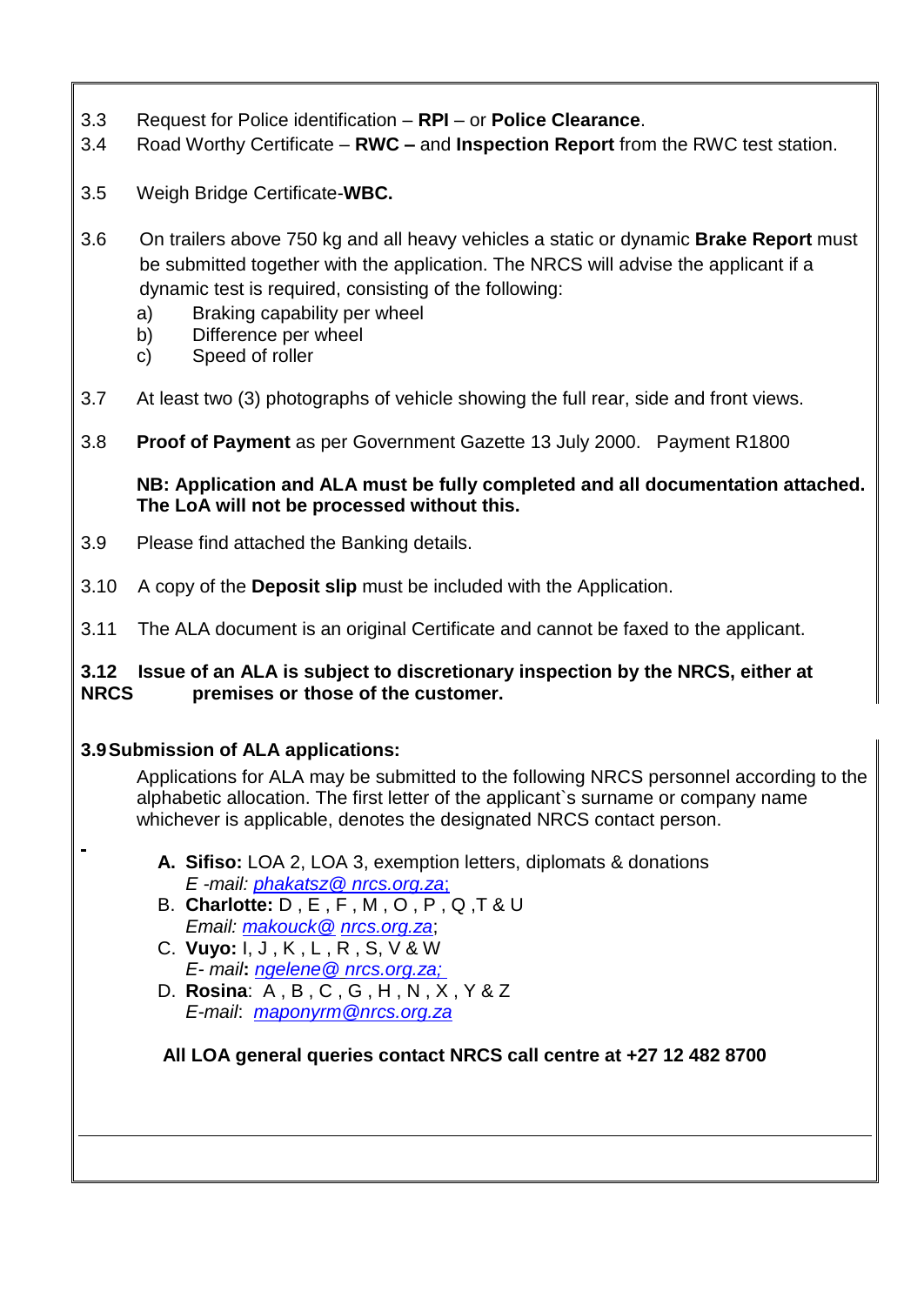| Hand delivered, postal and/or courier applications may be delivered to<br>Any of the following addresses as applicable:                                                     |
|-----------------------------------------------------------------------------------------------------------------------------------------------------------------------------|
| <b>Postal Address for Registered Mail</b><br>& Postnet overnight delivery:<br>National Regulator for Compulsory Specification<br>Private Bag X25<br><b>Brooklyn</b><br>0075 |
| <b>OR</b>                                                                                                                                                                   |
| Street address for personal or courier service<br><b>National Regulator for Compulsory Specifications (NRCS)</b><br>1 Dr lategan Road<br><b>Groenkloof Pretoria</b><br>0181 |

## **BANK DETAILS**

#### **A. Payment from within South Africa**:

Applicants may submit the prescribed payment either by

- Money Transfer from any commercial Bank in South Africa
- Internet Transfer from any commercial Bank in South Africa

Transfers payments must please be made out to: NATIONAL REGULATOR FOR COMPULSORY SPECIFICATIONS or NRCS

### **B. BANK DETAILS FOR PAYMENT BY BANK OR INTERNET TRANSFER**

Name of Account : NRCS Name of Bank : ABSA Bank Branch : Brooklyn Branch Branch Code : 335345 Account No : 4072161682

- 
- 
- 
- 
- Swift Code : ABSAZAJJ (important for international money transfers)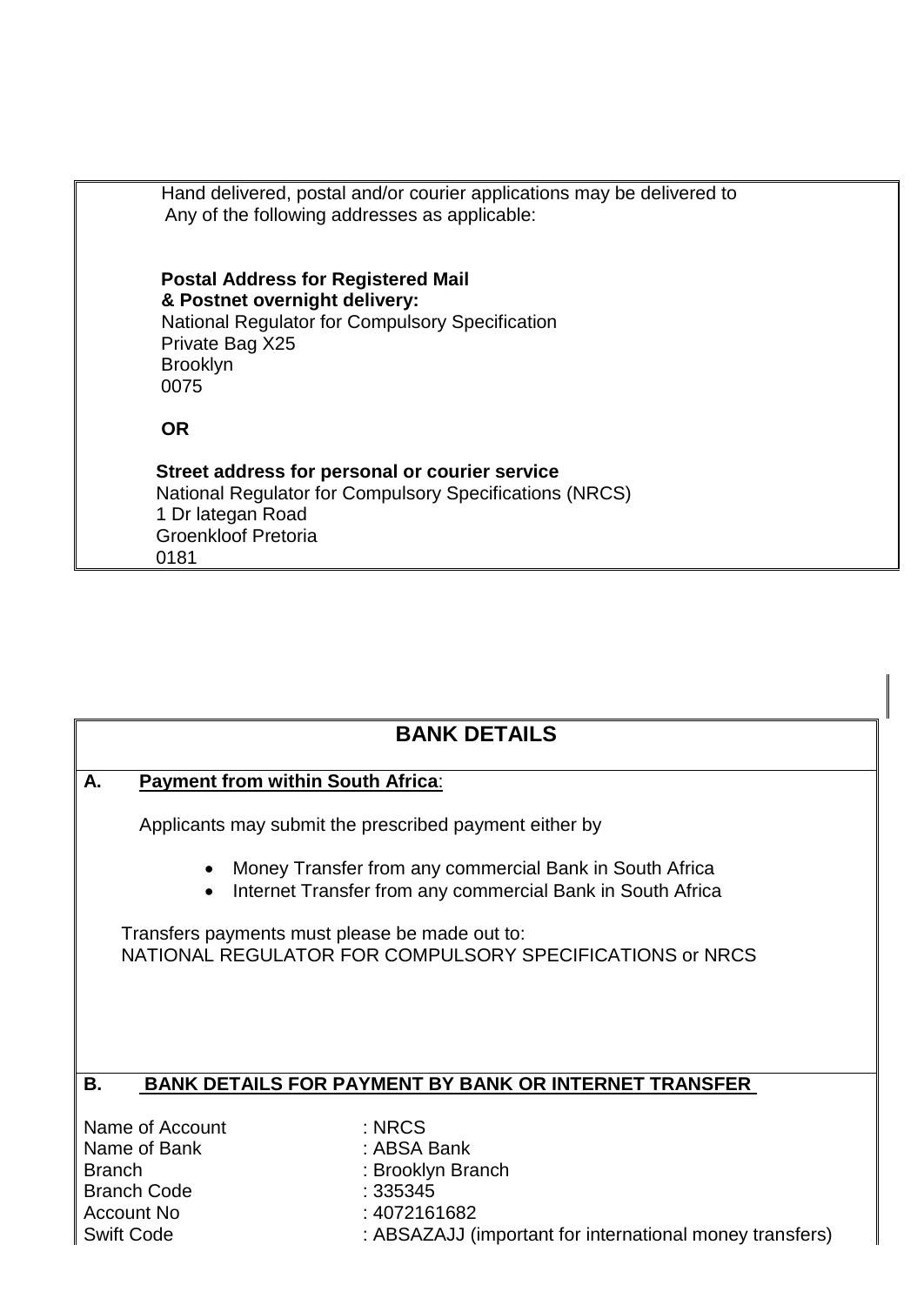Reference / Deposit ID no : 00663437 When depositing funds please quote the reference / no: **00663437** on the deposit slip! *TRANSFER FUNDS IN RSA CURRENCY ONLY - RANDS*

# Disclaimer

Whilst every reasonable effort is made to ensure the correctness, completeness and currency of the information on this page, no reliance may be placed on any information on this page for the purposes of creation, evidencing or extinguishing of rights and or liabilities. Should any party wish to place such reliance on information for such purposes, they are required to request the information in writing from the NRCS.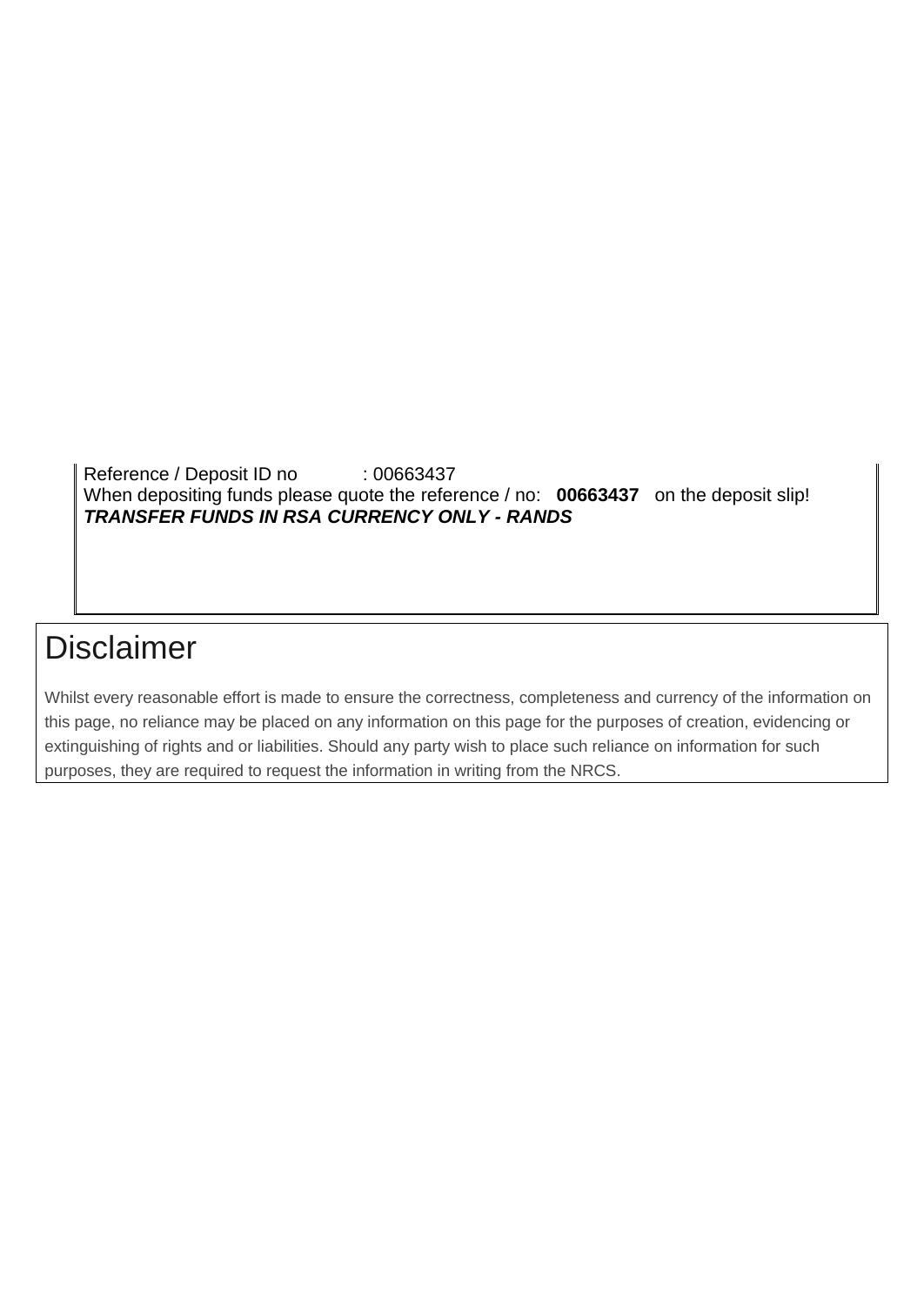

|                                                                                           |                                                                      | PAGE 1 of 2                 |                              |  |
|-------------------------------------------------------------------------------------------|----------------------------------------------------------------------|-----------------------------|------------------------------|--|
| <b>APPLICATION (ALA)</b>                                                                  |                                                                      |                             |                              |  |
| motor vehicle, which has been newly constructed                                           | For a LETTER OF AUTHORITY to register/license one                    |                             |                              |  |
| or modified as per Road Traffic Act                                                       | A non-refundable fee of R 1800 shall accompany this application form |                             |                              |  |
| <b>APPLICANT DATA</b>                                                                     |                                                                      |                             |                              |  |
| 1. INDICATE THE REASON FOR MAKING<br>THE APPLICATION, BY MARKING<br>THE APPLICABLE BUTTON | <b>NEW VEHICLE DESIGN</b>                                            |                             | ALTERED / MODIFIED           |  |
| 2. CATEGORY OF APPLICANT                                                                  | <b>BUSINESS / COMPANY</b>                                            | <b>PRIVATE</b>              | OTHER, SPECIFY               |  |
| 3. NAME OF APPLICANT                                                                      |                                                                      |                             |                              |  |
| NAME OF PROXY, IF RELEVANT                                                                |                                                                      |                             |                              |  |
| 4. COMPANY REGISTRATION No, IF APPLICABLE.                                                |                                                                      |                             | ID-NO OF APPLICANT OR PROXY: |  |
|                                                                                           |                                                                      |                             |                              |  |
| 5. PHYSICAL                                                                               |                                                                      | 6. POSTAL                   |                              |  |
| <b>ADDRESS</b>                                                                            |                                                                      | <b>ADDRESS</b>              |                              |  |
|                                                                                           | CODE                                                                 |                             | <b>CODE</b>                  |  |
| 7. PHONE                                                                                  |                                                                      | E-MAIL                      |                              |  |
| 8. FAX                                                                                    |                                                                      | CELL NO                     |                              |  |
| <b>MANUFACTURING DATA</b>                                                                 |                                                                      |                             |                              |  |
| 9. VEHICLE DESCRIPTION                                                                    |                                                                      |                             |                              |  |
| (E.G. 4-DOOR SEDAN)                                                                       |                                                                      |                             |                              |  |
| <b>10. MAKE</b>                                                                           |                                                                      |                             |                              |  |
| 11. MODEL (eg. 150 GTI)                                                                   |                                                                      |                             | <b>YEAR MODEL</b>            |  |
| <b>12. ENGINE NUMBER</b>                                                                  |                                                                      |                             | <b>13. ENGINE CAPACITY</b>   |  |
| 14. VIN-NUMBER / OR CHASSIS NUMBER                                                        |                                                                      |                             |                              |  |
|                                                                                           |                                                                      |                             |                              |  |
| <b>VERIFICATION DETAILS</b>                                                               |                                                                      |                             |                              |  |
| 15. RWC CERTIFIC. ISSUED ON                                                               | <b>NUMBER</b>                                                        |                             |                              |  |
| 16. POLICE CLEAR. ISSUED ON                                                               | <b>NUMBER</b>                                                        |                             |                              |  |
| a                                                                                         |                                                                      |                             |                              |  |
| FORM: APPLICATION LOA 1 -- SIDE 1                                                         |                                                                      | <b>CARRY ON WITH PAGE 2</b> |                              |  |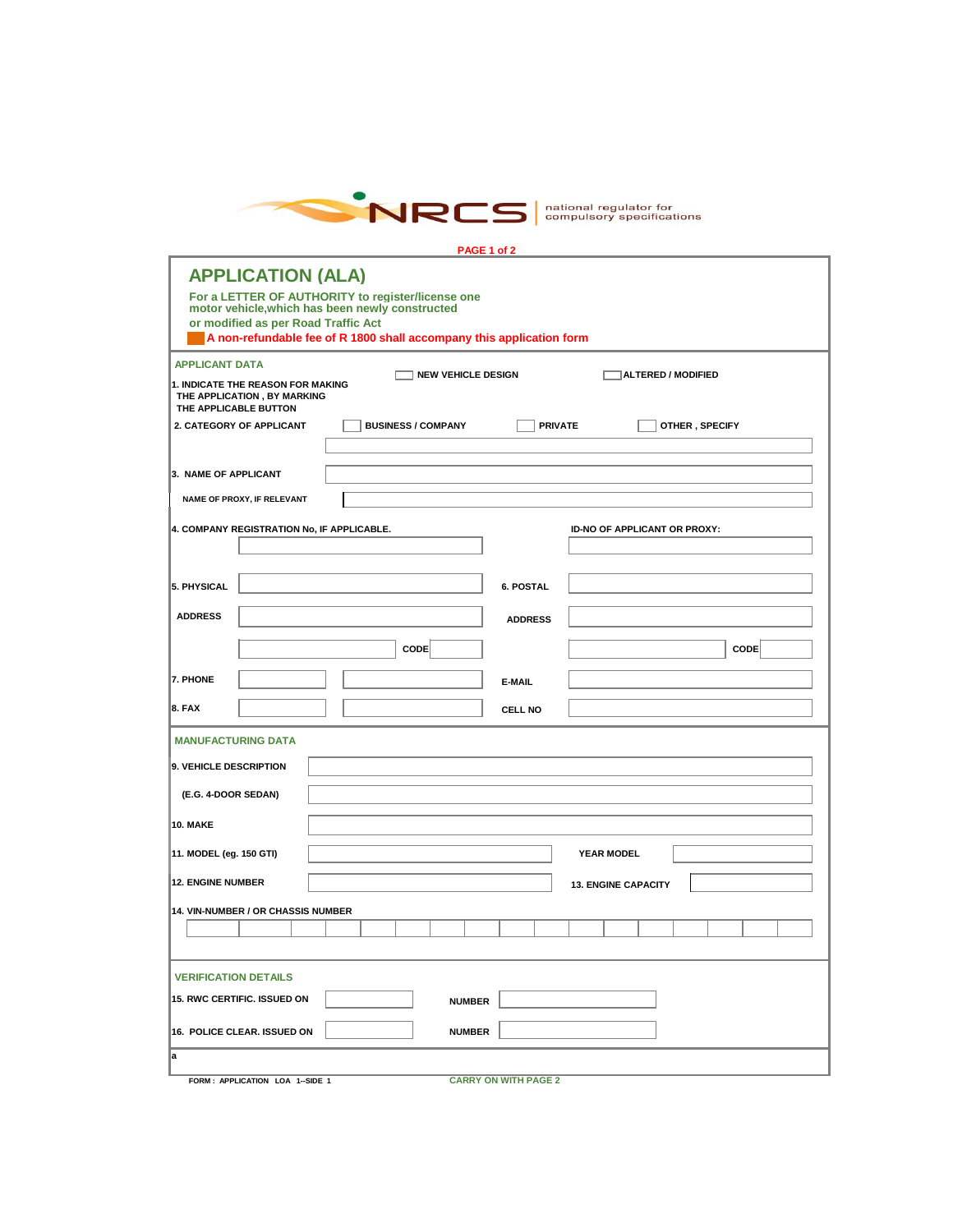| PAGE 2 of 2                                                                                                                                                                                                      |                                   |                                                                                                                                                                                                                              |              |  |  |  |  |  |  |  |  |
|------------------------------------------------------------------------------------------------------------------------------------------------------------------------------------------------------------------|-----------------------------------|------------------------------------------------------------------------------------------------------------------------------------------------------------------------------------------------------------------------------|--------------|--|--|--|--|--|--|--|--|
| VEHICLE DATA 1 FOR MOTOR CYCLES / QUADRU CYCLES / TRI CYCLES ONLY                                                                                                                                                |                                   |                                                                                                                                                                                                                              |              |  |  |  |  |  |  |  |  |
| <b>17. ENGINE CAPACITY</b>                                                                                                                                                                                       | <b>CUBIC CM / CC</b>              | <b>OFF ROAD</b><br><b>18. TYPE OF CYCLE</b><br><b>ROAD</b>                                                                                                                                                                   |              |  |  |  |  |  |  |  |  |
| <b>NO</b><br><b>19. SIDE CAR FITTED</b>                                                                                                                                                                          | <b>YES</b>                        | <b>ROAD</b><br><b>OFF ROAD</b><br><b>20. EXCLUSIVE FOR RACING</b>                                                                                                                                                            |              |  |  |  |  |  |  |  |  |
| <b>VEHICLE DATA 2</b>                                                                                                                                                                                            |                                   | FOR ALL VEHICLES (M2/3, N2/3 & O2/3/4 VEHICLES - LOA WILL NOT BE ISSUED WITHOUT TARE & GVM)                                                                                                                                  |              |  |  |  |  |  |  |  |  |
| 21. TARE MASS<br>(EMPTY)                                                                                                                                                                                         | KG                                | 22. GROSS VEHICLE MASS - FULLY LOADED                                                                                                                                                                                        |              |  |  |  |  |  |  |  |  |
| <b>SEATED</b><br><b>23. MAX PERMISSIBLE</b><br><b>OCCUPANTS</b>                                                                                                                                                  | <b>STANDING</b>                   | 25. NO OF WHEELS<br>24. NUMBER OF AXLES                                                                                                                                                                                      |              |  |  |  |  |  |  |  |  |
| <b>RIGHT</b><br>26. STEERING WHEEL<br><b>POSITION</b>                                                                                                                                                            | <b>CENTRE</b>                     | <b>LEFT</b><br><b>NOT APPLICABLE</b>                                                                                                                                                                                         |              |  |  |  |  |  |  |  |  |
| <b>FOR ALL VEHICLES</b><br><b>VEHICLE DATA 3</b>                                                                                                                                                                 |                                   |                                                                                                                                                                                                                              |              |  |  |  |  |  |  |  |  |
| <b>27.ENGINE NUMBER</b>                                                                                                                                                                                          |                                   |                                                                                                                                                                                                                              |              |  |  |  |  |  |  |  |  |
| 28. VEHICLE IDENTIFICATION NUMBER (VIN) OR CHASSIS NUMBER (ONE CHARACTER PER BLOCK)                                                                                                                              |                                   |                                                                                                                                                                                                                              |              |  |  |  |  |  |  |  |  |
|                                                                                                                                                                                                                  |                                   |                                                                                                                                                                                                                              |              |  |  |  |  |  |  |  |  |
| 29. ALL VEHICLES FROM YEAR MODEL 1997 ONWARDS NOT MANUFACTURED IN RSA:<br>PROOF OF COMPLIANCE TO SOUTH AFRICAN COMPULSORY SPECIFICATIONS<br>OR EQUIVALENT STANDARDS TO BE SUBMITTED WITH APPLICATION (EEC / ECE) |                                   |                                                                                                                                                                                                                              |              |  |  |  |  |  |  |  |  |
| <b>Terms and conditions:</b><br>30 calendar days, from the date of notice of a non-compliant report.                                                                                                             |                                   | The NRCS reserves the right to cancel an appplication should the applicant fail to submit corrective action within                                                                                                           |              |  |  |  |  |  |  |  |  |
| given not later than seven days, from the date of submission of an application.                                                                                                                                  |                                   | Written notice must be given by the applicant should they wish to cancel the application, this notice must be                                                                                                                |              |  |  |  |  |  |  |  |  |
|                                                                                                                                                                                                                  |                                   | Upon signing this application form, the applicant undertakes to abide by the terms and conditions stipulated<br>hereto. The applicant agrees that the application is subject to the above terms and conditions determined by |              |  |  |  |  |  |  |  |  |
| the NRCS.<br>No exceptions shall be allowed.                                                                                                                                                                     |                                   |                                                                                                                                                                                                                              |              |  |  |  |  |  |  |  |  |
| <b>APPLICANT SIGNATURE</b><br><b>SIGNED AT</b>                                                                                                                                                                   |                                   | <b>DATE</b>                                                                                                                                                                                                                  |              |  |  |  |  |  |  |  |  |
| <b>SIGNATURE</b>                                                                                                                                                                                                 |                                   | <b>YEAR</b><br><b>MONTH</b><br><b>PRINT NAME</b>                                                                                                                                                                             | DAY          |  |  |  |  |  |  |  |  |
| PLEASE INDICATE HOW YOU WISH TO RECEIVE THE LOA-CERTIFICATE:<br><b>COLLECT AT SABS</b>                                                                                                                           | <b>REGISTERED MAIL</b>            | <b>COURIER IN RSA + R80</b>                                                                                                                                                                                                  |              |  |  |  |  |  |  |  |  |
| FOR NRCS USE ONLY<br>FOREIGN VEH.                                                                                                                                                                                | FOR. DIPL.                        | SA DIPL<br><b>IMMIGR</b><br>SA.RESIDENT                                                                                                                                                                                      | ORGINASATION |  |  |  |  |  |  |  |  |
| SA-MANUF.VEH.                                                                                                                                                                                                    | RETURN.SA. RESID.                 | SECT.21 COMP.<br><b>BUSIN</b><br>TEMP.RESID.                                                                                                                                                                                 |              |  |  |  |  |  |  |  |  |
| APPLICATION RECEIVED ON                                                                                                                                                                                          | PAYMENT RECEIVED ON               | CH BT ET<br><b>AMOUNT</b><br>c<br><b>RECEIPT No</b>                                                                                                                                                                          |              |  |  |  |  |  |  |  |  |
| BY                                                                                                                                                                                                               | PAYMENT RECEIVED ON               | <b>AMOUNT</b><br>С<br>CН<br>BT ET<br><b>RECEIPT No</b>                                                                                                                                                                       |              |  |  |  |  |  |  |  |  |
| <b>APPLICATION COMPLETE?</b><br>YES                                                                                                                                                                              | <b>NO</b>                         | <b>ADDITIONAL INFORMATION / REMARKS:</b>                                                                                                                                                                                     | <b>DATE</b>  |  |  |  |  |  |  |  |  |
| <b>APPLICATION PROCESSABLE?</b><br><b>YES</b>                                                                                                                                                                    | <b>NO</b>                         |                                                                                                                                                                                                                              |              |  |  |  |  |  |  |  |  |
| <b>QUALIFY FOR LOA?</b><br><b>YES</b>                                                                                                                                                                            | <b>NO</b>                         |                                                                                                                                                                                                                              |              |  |  |  |  |  |  |  |  |
| <b>VEHICLE CATOGORY</b>                                                                                                                                                                                          |                                   |                                                                                                                                                                                                                              |              |  |  |  |  |  |  |  |  |
| COLLECTED<br><b>LOA DISTRIBUTED</b>                                                                                                                                                                              | <b>REG MAIL</b><br><b>COURIER</b> |                                                                                                                                                                                                                              |              |  |  |  |  |  |  |  |  |
| <b>DATE</b>                                                                                                                                                                                                      |                                   |                                                                                                                                                                                                                              |              |  |  |  |  |  |  |  |  |
| <b>SIGNATURE OF RECIPIENT</b>                                                                                                                                                                                    |                                   | <b>RESTRICTIONS/LIMITATIONS:</b>                                                                                                                                                                                             |              |  |  |  |  |  |  |  |  |
| <b>PRINT NAME</b>                                                                                                                                                                                                |                                   |                                                                                                                                                                                                                              |              |  |  |  |  |  |  |  |  |
|                                                                                                                                                                                                                  |                                   | ATTACH OFFICIAL RECEIPTS / SLIPS /DELIVERY DOCUMENTS HERE                                                                                                                                                                    |              |  |  |  |  |  |  |  |  |
| DATE COLLECTED                                                                                                                                                                                                   | <b>TIME</b>                       |                                                                                                                                                                                                                              |              |  |  |  |  |  |  |  |  |
| <b>LOA PROCESSED BY</b>                                                                                                                                                                                          |                                   |                                                                                                                                                                                                                              |              |  |  |  |  |  |  |  |  |

**FORM : APPLICATION LoA1 -- SIDE 2**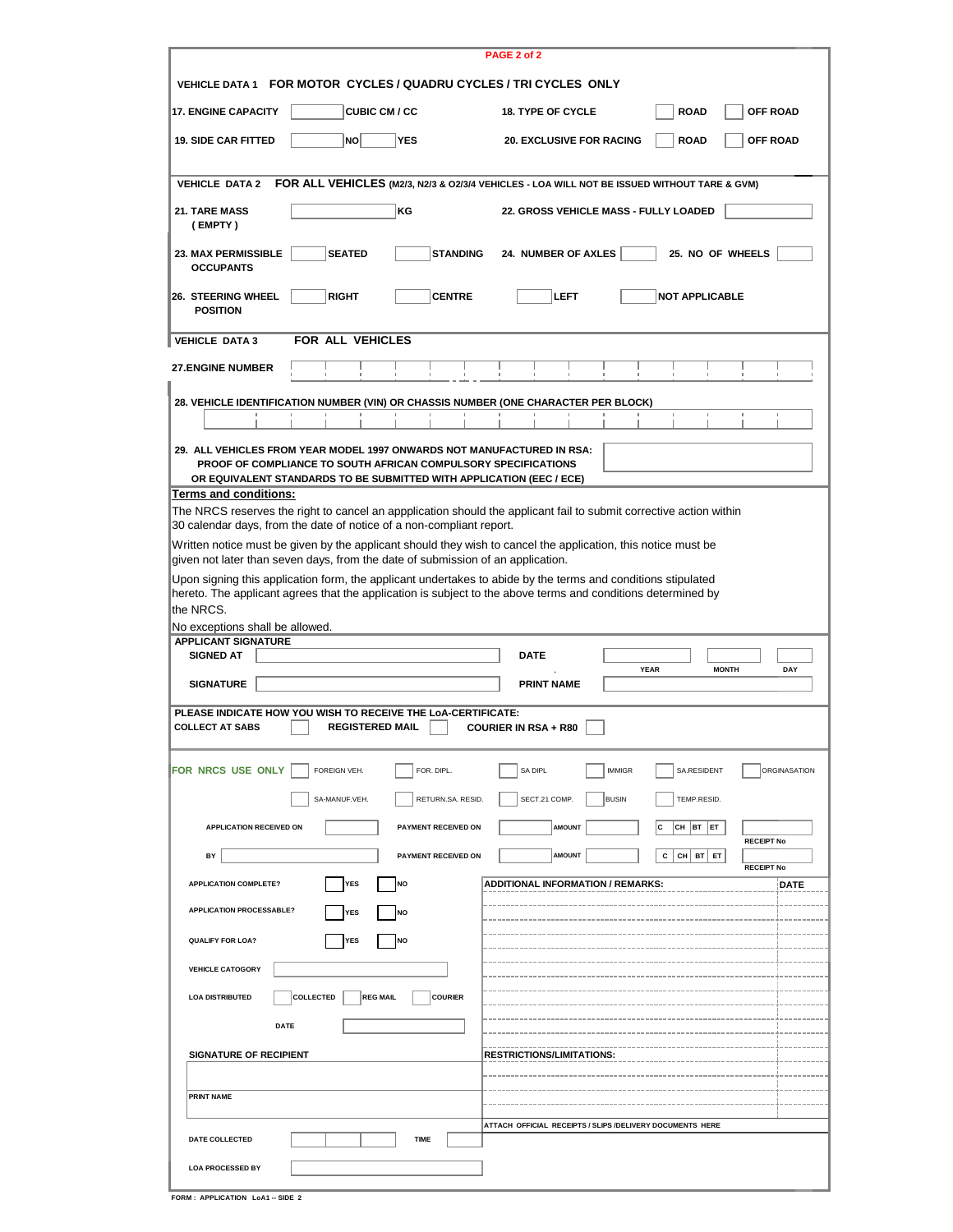ī

| ALA(1)(00/02)                                        | REPUBLIEK VAN SUID-AFRIKA                                                                                                                         |                                    |                        |                       | REPUBLIC OF SOUTH AFRICA                                                                                                 | ALA                                                                                    |  |  |
|------------------------------------------------------|---------------------------------------------------------------------------------------------------------------------------------------------------|------------------------------------|------------------------|-----------------------|--------------------------------------------------------------------------------------------------------------------------|----------------------------------------------------------------------------------------|--|--|
|                                                      | AANSOEK OM BRIEF VAN MAGTIGING TEN<br><b>OPSIGTE VAN MOTORVOERTUIG</b><br>(Nasionale Padverkeerswet, 1996)                                        |                                    | Pers/<br>Purple        |                       | <b>APPLICATION FOR LETTER</b><br>OF AUTHORITY IN<br><b>RESPECT OF MOTOR VEHICLE</b><br>(National Road Traffic Act, 1996) |                                                                                        |  |  |
|                                                      | LET WEL: Aanvaarbare identifikasie (insluitend die van die<br>gevolgmagtigde of verteenwoordiger)<br><b>BESONDERHEDE VAN TITELHOUER / EIENAAR</b> |                                    |                        | NOTE:                 | Acceptable identification is essential<br>(including that of the proxy or representative)                                | PARTICULARS OF TITLE HOLDER / OWNER                                                    |  |  |
|                                                      |                                                                                                                                                   |                                    |                        |                       |                                                                                                                          |                                                                                        |  |  |
| Soort identifikasie<br>(Merk met X)                  | Verkeersregisternr<br>Traffic register no                                                                                                         | RSA Id dokument<br>RSA Id document | Foreign ID             | <b>Buitelandse ID</b> | Besigheids Reg nr<br>Business Reg no                                                                                     | Type of identification<br>(mark with X)                                                |  |  |
| Identifikasienommer                                  |                                                                                                                                                   |                                    |                        |                       |                                                                                                                          | Identification number                                                                  |  |  |
| Land van uitreiking<br>indien buitelandse ID         |                                                                                                                                                   |                                    |                        |                       |                                                                                                                          | Country of issue<br>if foreign ID                                                      |  |  |
| Van en voorletters /<br>Naam van instelling          |                                                                                                                                                   |                                    |                        |                       | Voorl.<br>Initials                                                                                                       | Surname and initials /<br>Name of organisation                                         |  |  |
| Telefoonnommer bedags                                |                                                                                                                                                   | Kode / Code                        |                        | Nommer / number       |                                                                                                                          | Telephone number during day                                                            |  |  |
|                                                      | INSTELLING SE GEVOLGMAGTIGDE/VERTEENWOORDIGER                                                                                                     |                                    |                        |                       | ORGANISATION'S PROXY/REPRESENTATIVE                                                                                      |                                                                                        |  |  |
| Soort identifikasie<br>(Merk met X)                  | Verkeersregisternr<br>Traffic register no                                                                                                         | RSA Id dokument<br>RSA Id document | Foreign ID             | <b>Buitelandse ID</b> | Besigheids Reg nr<br>Business Reg no                                                                                     | Type of identification<br>(mark with X)                                                |  |  |
| Identifikasienommer                                  |                                                                                                                                                   |                                    |                        |                       |                                                                                                                          | Identification number                                                                  |  |  |
| Land van uitreiking<br>indien buitelandse ID         |                                                                                                                                                   |                                    |                        |                       |                                                                                                                          | Country of issue<br>if foreign ID                                                      |  |  |
| Van en voorletters /<br>Naam van instelling          |                                                                                                                                                   |                                    |                        |                       | Voorl.<br>Initials                                                                                                       | Surname and initials /<br>Name of organisation                                         |  |  |
|                                                      | <b>BESONDERHEDE VAN MOTORVOERTUIG</b>                                                                                                             |                                    |                        |                       | <b>PARTICULARS OF MOTOR VEHICLE</b>                                                                                      |                                                                                        |  |  |
| Lisensienommer                                       |                                                                                                                                                   |                                    |                        |                       |                                                                                                                          | License number                                                                         |  |  |
| Voertuigregisternommer<br>(indien beskikbaar)        |                                                                                                                                                   |                                    |                        |                       |                                                                                                                          | Vehicle register number<br>(if available)                                              |  |  |
| Onderstelnommer / VIN                                |                                                                                                                                                   |                                    |                        |                       |                                                                                                                          | Chassis number / VIN                                                                   |  |  |
| Enjinnommer                                          | Geen enjin                                                                                                                                        |                                    |                        |                       | No engine                                                                                                                | Engine number                                                                          |  |  |
| Fabrikaat<br><b>Reeks</b> naam<br>(heskryf volledia) |                                                                                                                                                   |                                    |                        |                       |                                                                                                                          | Make<br>Series name<br>(describe in full)                                              |  |  |
| vervaardiger se<br>nndelafneleide                    |                                                                                                                                                   |                                    |                        |                       |                                                                                                                          | <b>Manufacturer</b> s<br>model deritative                                              |  |  |
| Voertuigkategorie                                    | (bv motorfiets, swaar vragvoertuig, ligte passasiers, spesiale voertuig, ens)                                                                     |                                    |                        |                       |                                                                                                                          | Vehicle category<br>(eg motor cycle, heavy load vehicle, light passenger vehicle, etc) |  |  |
| Aandrywing<br>(Merk met X)                           | Selfgedrewe<br>Self propelled                                                                                                                     | Sleepwa<br>Trailer                 | Leunwa<br>Semi-trailer |                       | Sleepwa deur trekker gesleep<br>Trailer drawn by tractor                                                                 | Driven<br>(mark with X)                                                                |  |  |
|                                                      |                                                                                                                                                   |                                    |                        |                       |                                                                                                                          |                                                                                        |  |  |